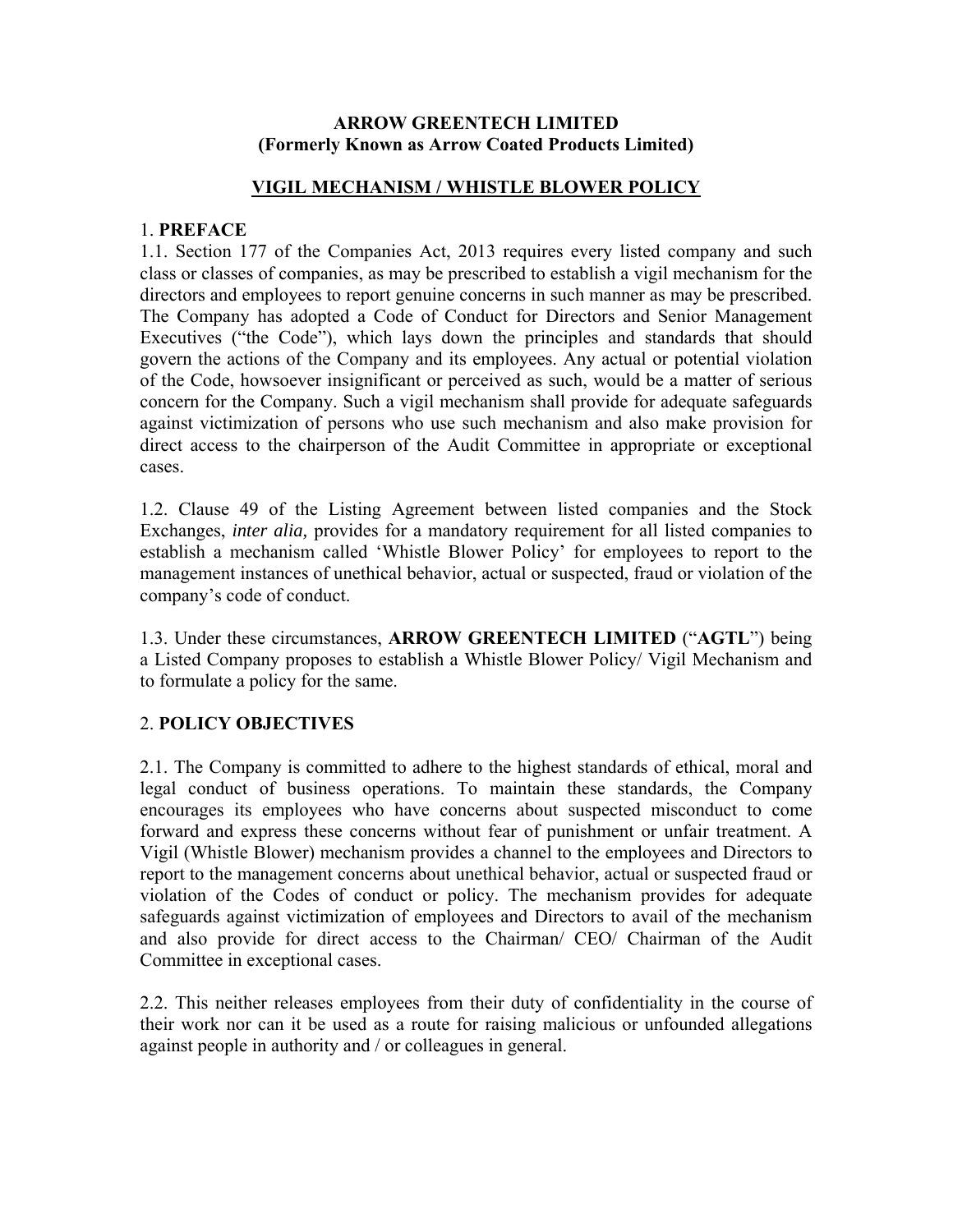# 3. **SCOPE OF THE POLICY**

3.1. This Policy covers malpractices and events which have taken place / suspected to have taken place, misuse or abuse of authority, fraud or suspected fraud, violation of company rules, manipulations, negligence causing danger to public health and safety, misappropriation of monies, and other matters or activity on account of which the interest of the Company is affected and formally reported by whistle blowers concerning its employees.

# 4. **DEFINITIONS**

4.1. **"Alleged wrongful conduct"** shall mean violation of law, Infringement of Company's rules, misappropriation of monies, actual or suspected fraud, substantial and specific danger to public health and safety or abuse of authority".

4.2. "**Audit Committee"** means a Committee constituted by the Board of Directors of the Company in accordance guidelines of Listing Agreement and Companies Act, 2013.

4.3. **"Board**" means the Board of Directors of the Company.

4.4. "**Company"** means the **ARROW GREENTECH LIMITED** and all its offices.

4.5. "**Code**" means Code of Conduct for Directors and Senior Management Executives adopted by **ARROW GREENTECH LIMITED** 

4.6. **"Employee**" means all the present employees and whole time Directors of the Company (Whether working in India or abroad).

4.7. "**Protected Disclosure"** means a concern raised by an employee or group of employees of the Company, through a written communication and made in good faith which discloses or demonstrates information about an unethical or improper activity under the title "SCOPE OF THE POLICY" with respect to the Company. It should be factual and not speculative or in the nature of an interpretation / conclusion and should contain as much specific information as possible to allow for proper assessment of the nature and extent of the concern.

4.8. **"Subject"** means a person or group of persons against or in relation to whom a Protected Disclosure is made or evidence gathered during the course of an investigation.

4.9. "**Vigilance and Ethics Officer**" means an officer appointed to receive protected disclosures from whistle blowers, maintaining records thereof, placing the same before the Audit Committee for its disposal and informing the Whistle Blower the result thereof.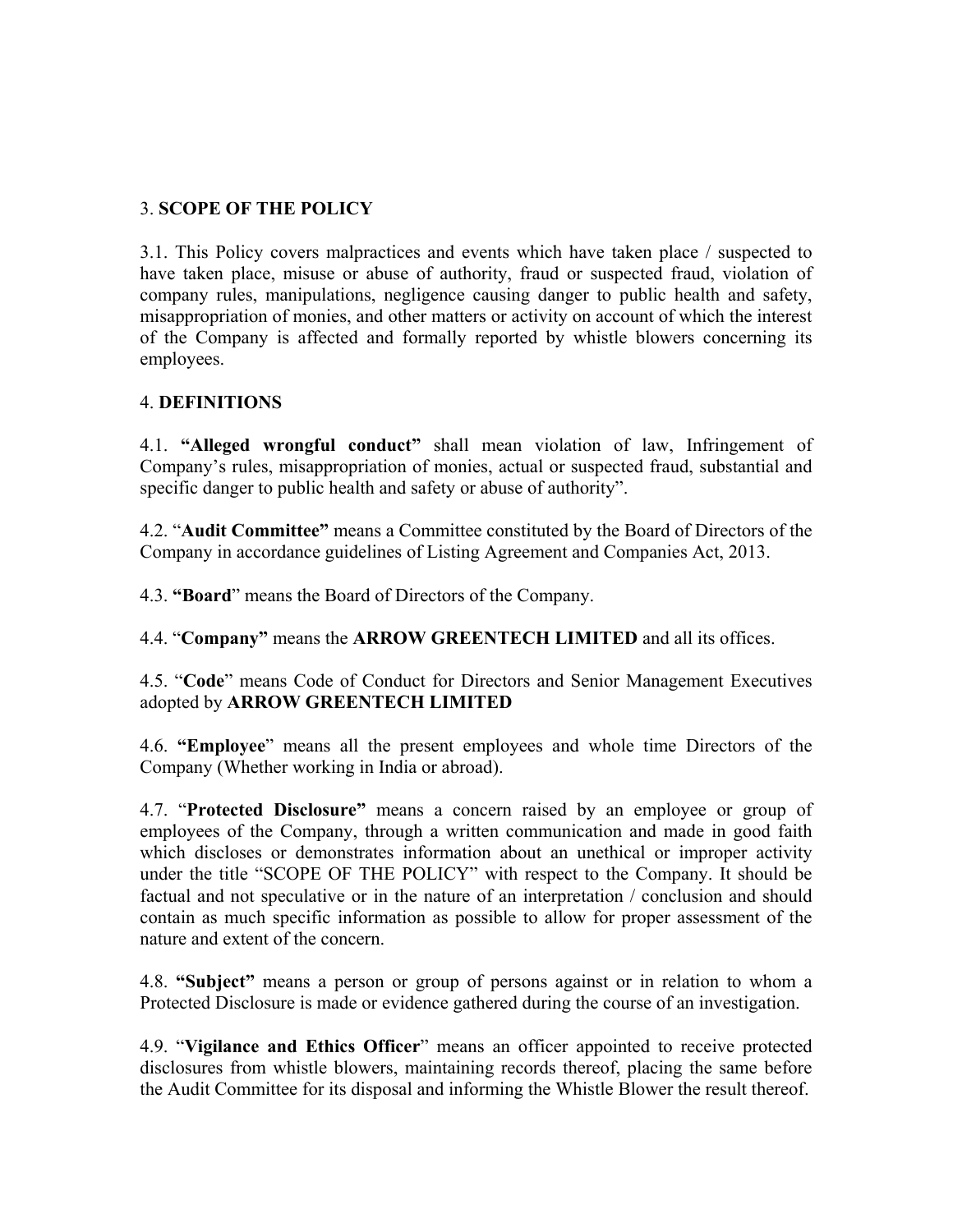4.10. "**Whistle Blower"** is an employee or group of employees who make a Protected Disclosure under this Policy and also referred in this policy as complainant.

# 5. **ELIGIBILITY**

All Employees of the Company are eligible to make Protected Disclosures under the Policy in relation to matters concerning the Company.

# 6. **RECEIPT AND DISPOSAL OF PROTECTED DISCLOSURES**.

6.1. All Protected Disclosures should be reported in writing by the complainant as soon as possible after the Whistle Blower becomes aware of the same so as to ensure a clear understanding of the issues raised and should either be typed or written in a legible handwriting in English.

6.2. The Protected Disclosure should be submitted in a closed and secured envelope and should be super scribed as **"Protected disclosure under the Whistle Blower policy"**. Alternatively, the same can also be sent through email with the subject **"Protected disclosure under the Whistle Blower policy".** If the complaint is not super scribed and closed as mentioned above, it will not be possible for the Audit Committee to protect the complainant and the protected disclosure will be dealt with as if a normal disclosure. In order to protect identity of the complainant, the Vigilance and Ethics Officer will not issue any acknowledgement to the complainants and they are advised neither to write their name / address on the envelope nor enter into any further correspondence with the Vigilance and Ethics Officer. The Vigilance and Ethics Officer shall assure that in case any further clarification is required he will get in touch with the complainant.

6.3. Anonymous / Pseudonymous disclosure shall not be entertained by the Vigilance and Ethics Officer.

6.4. The Protected Disclosure should be forwarded under a covering letter signed by the complainant. The Vigilance and Ethics Officer / Chairman of the Audit Committee/ CEO/Chairman as the case may be, shall detach the covering letter bearing the identity of the Whistle Blower and process only the Protected Disclosure.

6.5. All Protected Disclosures should be addressed to the Vigilance and Ethics Officer of the Company or to the Chairman of the Audit Committee/ CEO/ Chairman in exceptional cases. The contact details of the Vigilance and Ethics Officer is as under:-

**Name and Address – Ms. Priyanka Mundakel ARROW GREENTECH LIMITED**<br>Solitaire Corporate Park, Bldg No 3, 7<sup>th</sup> Floor,Unit No 372, Guru Hargovindji Marg,Chakala, Andheri (East), Mumbai 400 093 Email- priyanka@arrowgreentech.com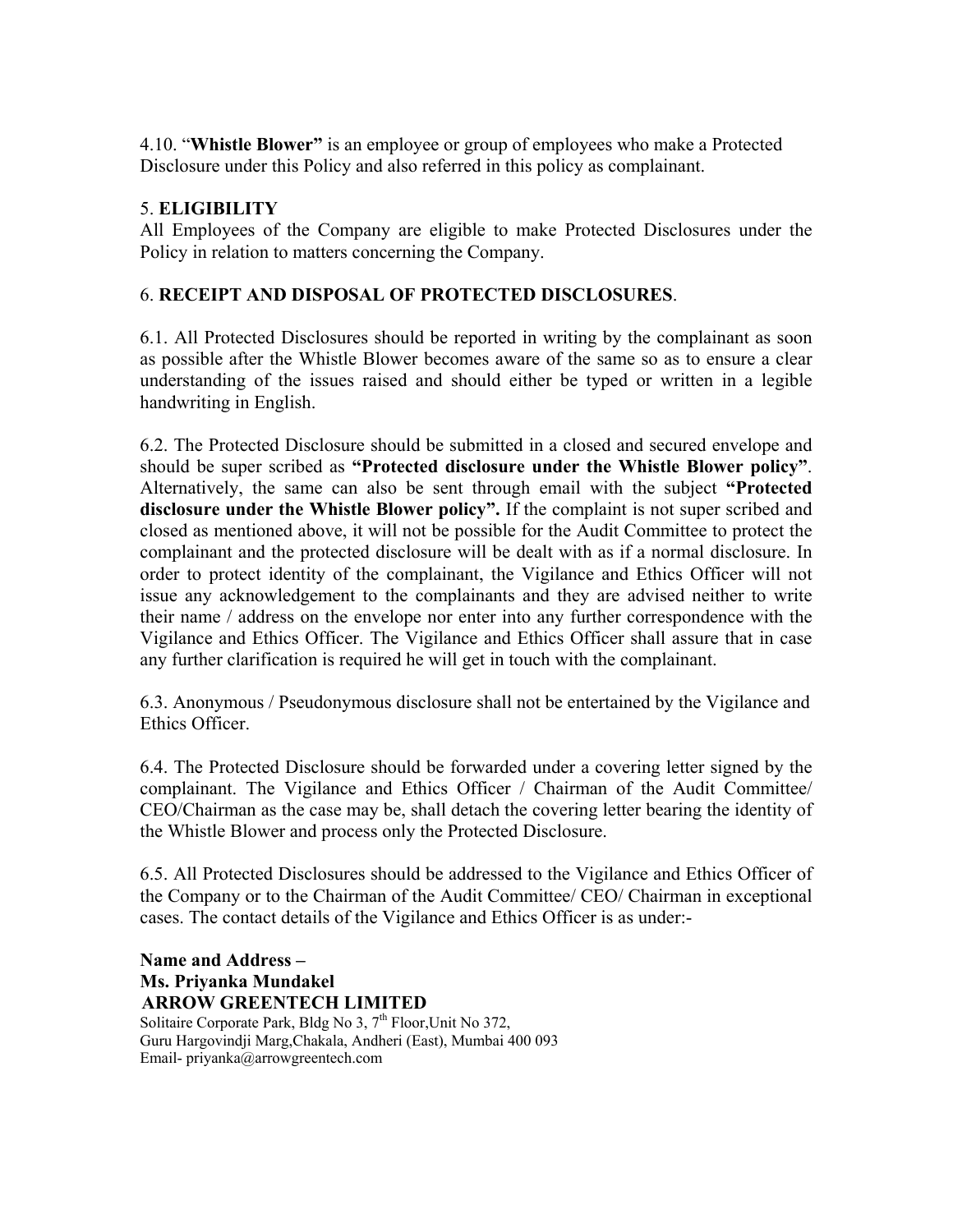6.6. Protected Disclosure against the Vigilance and Ethics Officer should be addressed to the Chairman of the Company and the Protected Disclosure against the Chairman/ CEO of the Company should be addressed to the Chairman of the Audit Committee. The contact details of the Chairman/CEO and the Chairman of the Audit Committee are as under:

**Name and Address – The Chairman ARROW GREENTECH LIMITED**<br>Solitaire Corporate Park, Bldg No 3, 7<sup>th</sup> Floor,Unit No 372, Guru Hargovindji Marg,Chakala, Andheri (East), Mumbai 400 093 Email- spatel@arrowgreentech.com

**Name and Address – The Chairman**  Audit Committee **ARROW GREENTECH LIMITED** Solitaire Corporate Park, Bldg No 3, 7<sup>th</sup> Floor, Unit No 372,

Guru Hargovindji Marg,Chakala, Andheri (East), Mumbai 400 093

6.7. On receipt of the protected disclosure the Vigilance and Ethics Officer / Chairman/ CEO/Chairman of the Audit Committee, as the case may be, shall make a record of the Protected Disclosure and also ascertain from the complainant whether he was the person who made the protected disclosure or not. He shall also carry out initial investigation either himself or by involving any other Officer of the Company or an outside agency before referring the matter to the Audit Committee of the Company for further appropriate investigation and needful action. The record will include:

a) Brief facts;

b) Whether the same Protected Disclosure was raised previously by anyone, and if so, the outcome thereof;

c) Whether the same Protected Disclosure was raised previously on the same subject;

d) Details of actions taken by Vigilance and Ethics Officer / Chairman/ CEO for processing the complaint

e) Findings of the Audit Committee

f) The recommendations of the Audit Committee/ other action(s).

6.8 The Audit Committee, if deems fit, may call for further information or particulars from the complainant.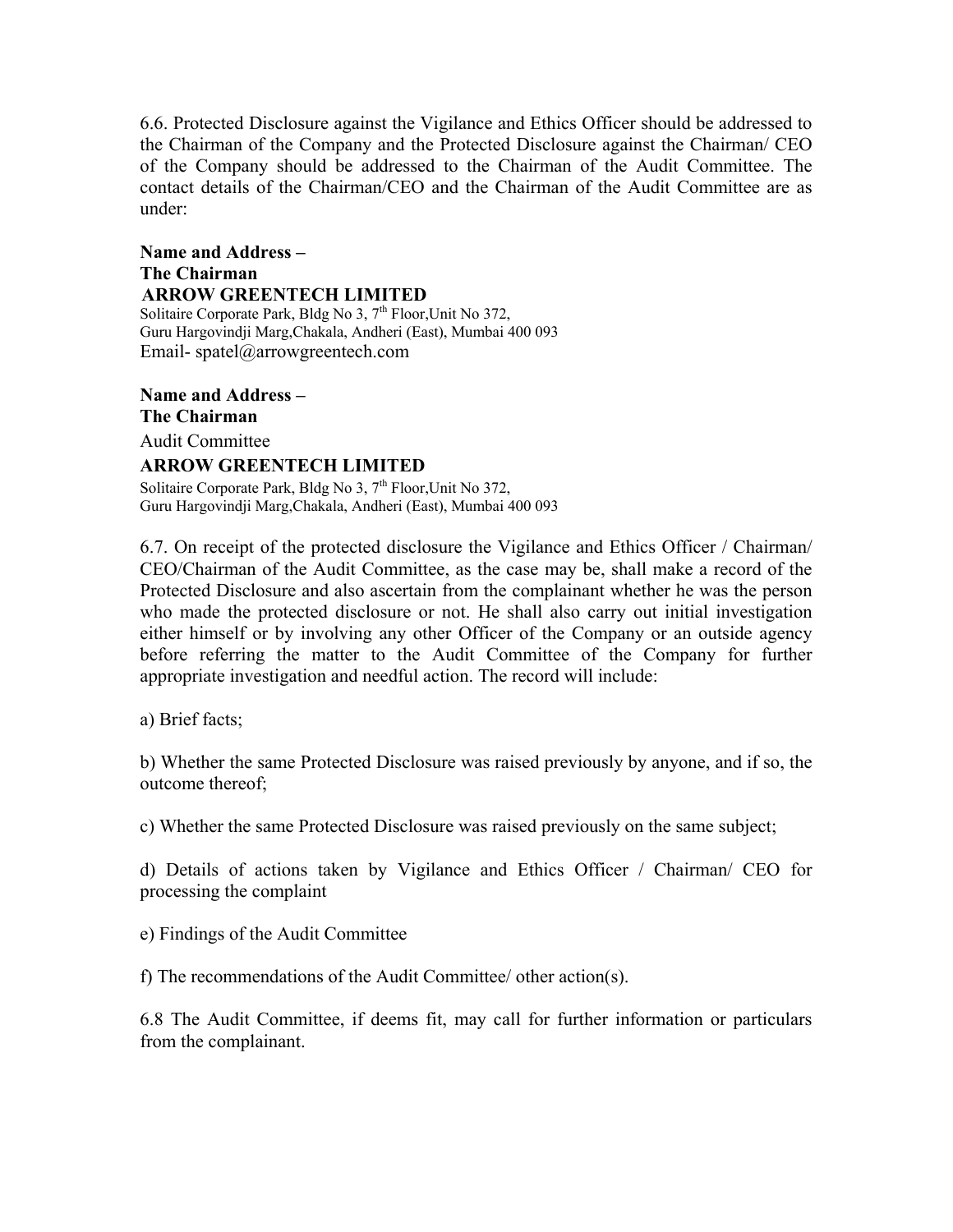#### 7. **INVESTIGATION**

7.1. All protected disclosures under this policy will be recorded and thoroughly investigated. The Audit Committee may investigate and may at its discretion consider involving any other Officer of the Company and/ or an outside agency for the purpose of investigation.

7.2. The decision to conduct an investigation is by itself not an accusation and is to be treated as a neutral fact finding process.

7.3. Subject(s) will normally be informed in writing of the allegations at the outset of a formal investigation and have opportunities for providing their inputs during the investigation.

7.4. Subject(s) shall have a duty to co-operate with the Audit Committee or any of the Officers appointed by it in this regard.

7.5. Subject(s) have a right to consult with a person or persons of their choice, other than the Vigilance and Ethics Officer / Investigators and/or members of the Audit Committee and/or the Whistle Blower.

7.6. Subject(s) have a responsibility not to interfere with the investigation. Evidence shall not be withheld, destroyed or tampered with and witness shall not be influenced, coached, threatened or intimidated by the subject(s).

7.7. Unless there are compelling reasons not to do so, subject(s) will be given the opportunity to respond to material findings contained in the investigation report. No allegation of wrong doing against a subject(s) shall be considered as maintainable unless there is good evidence in support of the allegation.

7.8. Subject(s) have a right to be informed of the outcome of the investigations. If allegations are not sustained, the Subject should be consulted as to whether public disclosure of the investigation results would be in the best interest of the Subject and the Company.

7.9. The investigation shall be completed normally within 90 days of the receipt of the protected disclosure and is extendable by such period as the Audit Committee deems fit.

# 8. **DECISION AND REPORTING**

8.1. If an investigation leads the Vigilance and Ethics Officer / Chairman of the Audit Committee to conclude that an improper or unethical act has been committed, the Vigilance and Ethics Officer / Chairman of the Audit Committee shall recommend to the management of the Company to take such disciplinary or corrective action as he may deem fit. It is clarified that any disciplinary or corrective action initiated against the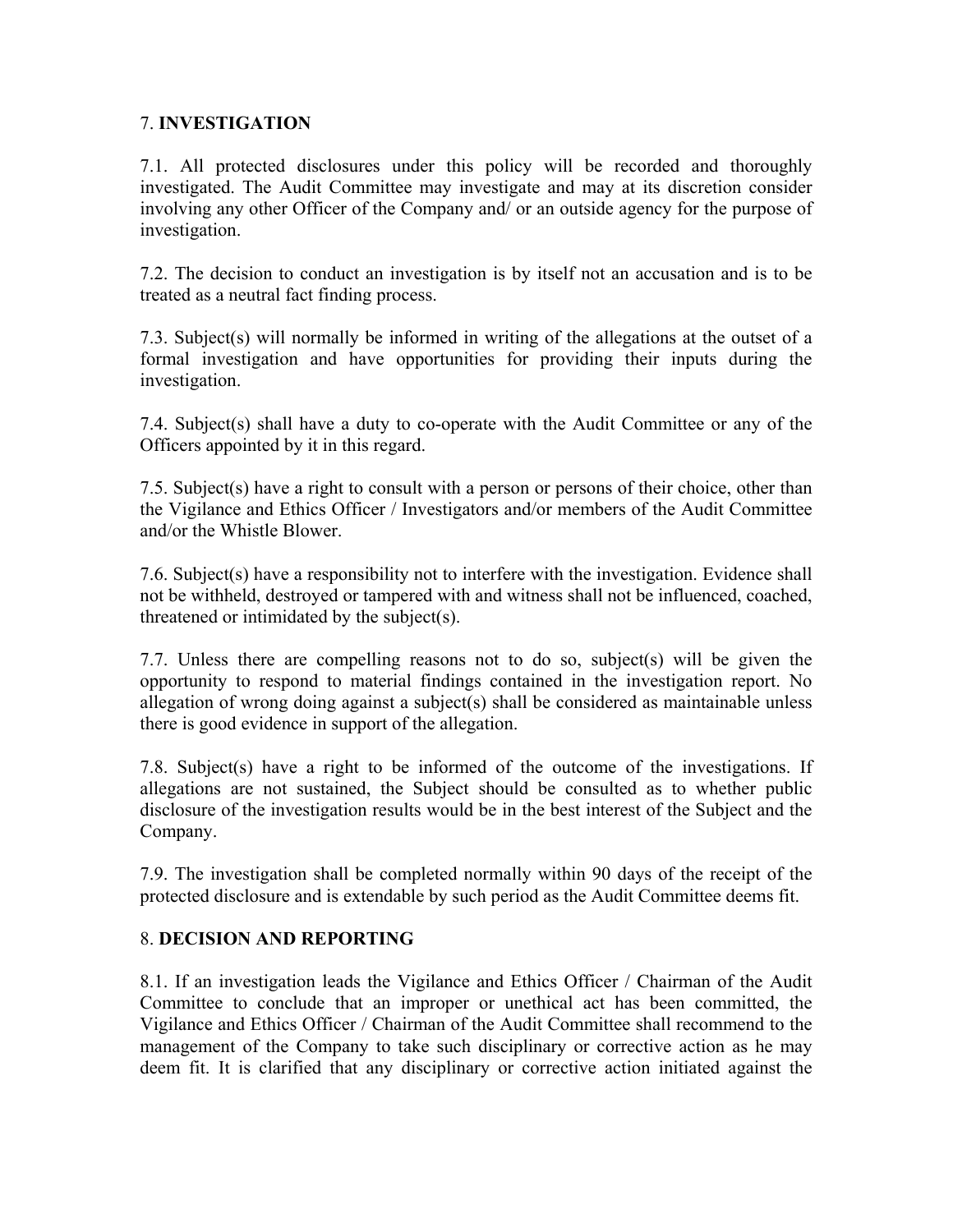Subject as a result of the findings of an investigation pursuant to this Policy shall adhere to the applicable personnel or staff conduct and disciplinary procedures.

8.2. The Vigilance and Ethics Officer shall submit a report to the Chairman of the Audit Committee on a regular basis about all Protected Disclosures referred to him/her since the last report together with the results of investigations, if any.

8.3. In case the Subject is the Chairman/CEO of the Company, the Chairman of the Audit Committee after examining the Protected Disclosure shall forward the protected disclosure to other members of the Audit Committee if deemed fit. The Audit Committee shall appropriately and expeditiously investigate the Protected Disclosure.

8.4. If the report of investigation is not to the satisfaction of the complainant, the complainant has the right to report the event to the appropriate legal or investigating agency.

8.5. A complainant who makes false allegations of unethical & improper practices or about alleged wrongful conduct of the subject to the Vigilance and Ethics Officer or the Audit Committee shall be subject to appropriate disciplinary action in accordance with the rules, procedures and policies of the Company.

# 9. **SECRECY / CONFIDENTIALITY**

9.1. The complainant, Vigilance and Ethics Officer, Members of Audit Committee, the Subject and everybody involved in the process shall:

9.1.1. Maintain confidentiality of all matters under this Policy

9.1.2. Discuss only to the extent or with those persons as required under this policy for completing the process of investigations.

9.1.3. Not to keep the papers unattended anywhere at any time

9.1.4. Keep the electronic mails / files under password.

# 10. **PROTECTION**

10.1. No unfair treatment will be meted out to a Whistle Blower by virtue of his/ her having reported a Protected Disclosure under this policy. The company, as a policy, condemns any kind of discrimination, harassment, victimization or any other unfair employment practice being adopted against Whistle Blowers. Complete protection will, therefore, be given to Whistle Blowers against any unfair practice like retaliation, threat or intimidation of termination / suspension of service, disciplinary action, transfer, demotion, refusal of promotion or the like including any direct or indirect use of authority to obstruct the Whistle Blower's right to continue to perform his duties/functions including making further Protected Disclosure. The company will take steps to minimize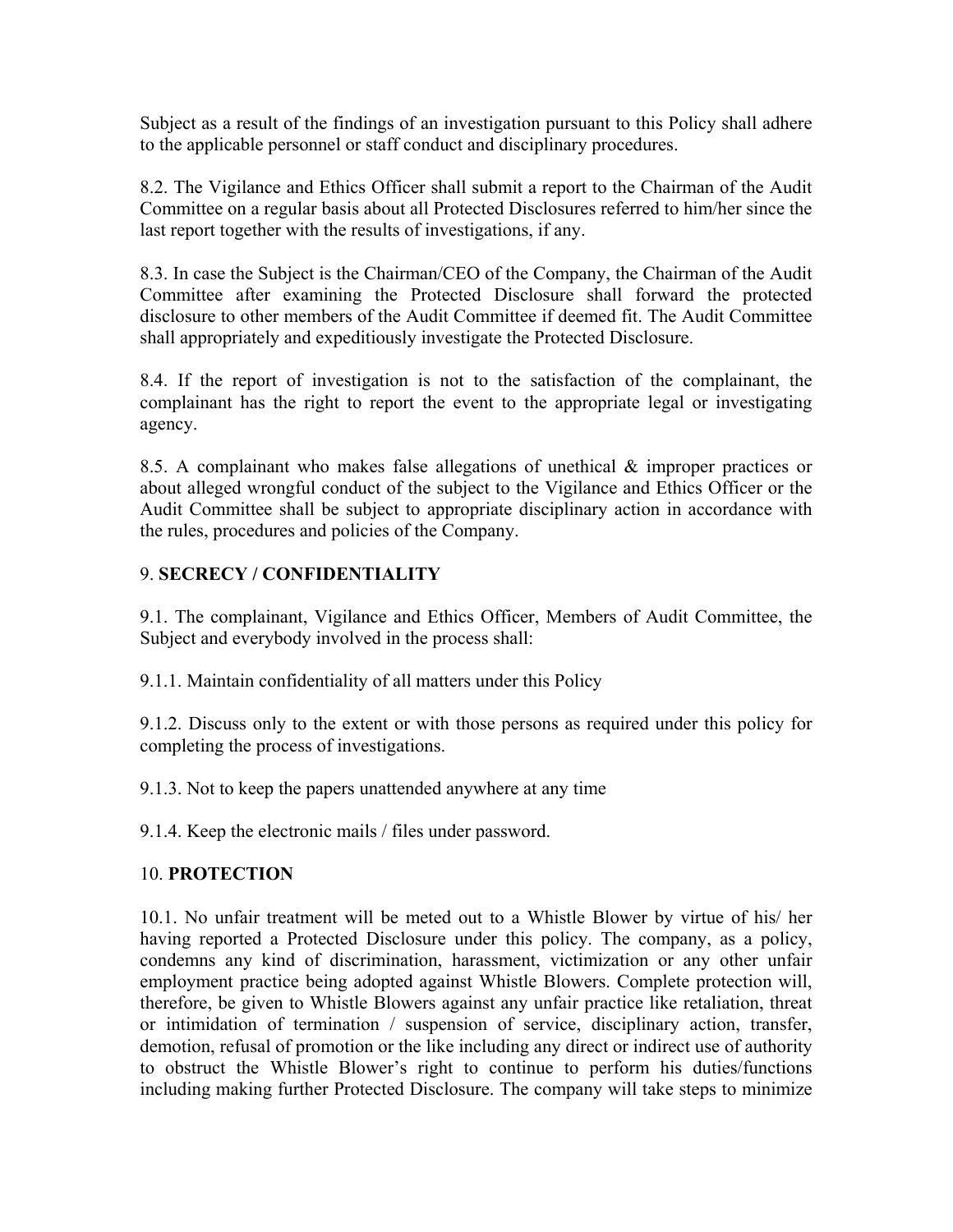difficulties, which the Whistle Blower may experience as a result of making the Protected Disclosure. Thus if the Whistle Blower is required to give evidence in criminal or disciplinary proceedings, the Company will arrange for the Whistle Blower to receive advice about the procedure, etc.

10.2. A Whistle Blower may report any violation of the above clause to the Chairman of the Audit Committee, who shall investigate into the same and recommend suitable action to the management.

10.3. The identity of the Whistle Blower shall be kept confidential to the extent possible and permitted under law. The identity of the complainant will not be revealed unless he himself has made either his details public or disclosed his identity to any other office or authority. In the event of the identity of the complainant being disclosed, the Audit Committee is authorized to initiate appropriate action as per extant regulations against the person or agency making such disclosure. The identity of the Whistle Blower, if known, shall remain confidential to those persons directly involved in applying this policy, unless the issue requires investigation by law enforcement agencies, in which case members of the organization are subject to subpoena.

10.4. Any other Employee assisting in the said investigation shall also be protected to the same extent as the Whistle Blower.

10.5. Provided however that the complainant before making a complaint has reasonable belief that an issue exists and he has acted in good faith. Any complaint not made in good faith as assessed as such by the Audit Committee shall be viewed seriously and the complainant shall be subject to disciplinary action as per the Rules of the Company. This policy does not protect an employee from an adverse action taken independent of his disclosure of unethical and improper practice etc. unrelated to a disclosure made pursuant to this policy.

# 11. **ACCESS TO CHAIRMAN OF THE AUDIT COMMITTEE**

11.1. The Whistle Blower shall have right to access Chairman of the Audit Committee directly in exceptional cases and the Chairman of the Audit Committee is authorized to prescribe suitable directions in this regard.

# 12. **COMMUNICATION**

12.1. A whistle Blower policy cannot be effective unless it is properly communicated to employees. Employees shall be informed through by publishing in notice board and the website of the company.